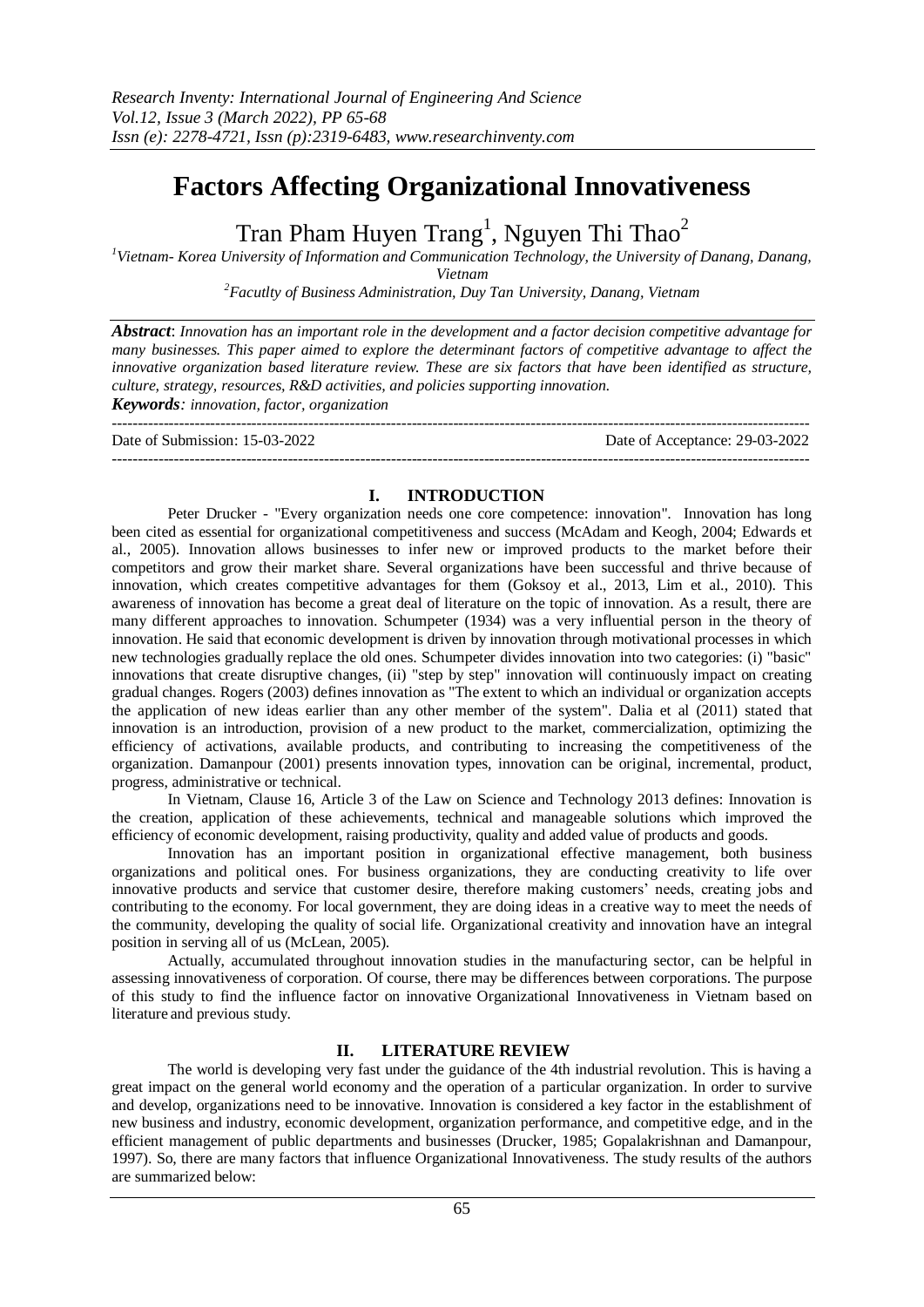| <b>Authors</b>                                | <b>Factors</b>                                                                  |
|-----------------------------------------------|---------------------------------------------------------------------------------|
| Marisa Smith, Marco Busi, Peter Ball, Rorbert | Management style and leadership, resources, organizational structure, corporate |
| vander Meer (2015)                            | strategy, technology, knowledge management, employees, and innovation process.  |
| Napaporn Tuksinnimit, Supol Durongwatana,     | High level, commitment to learning, Customer focus, management support,         |
| Pakpachong Vadhanasindhu (2015)               | organizational structure, knowledge sharing, contingency reward.                |
| Tran Hoai Nam, Nham Phong Tuan2, Nguyen       | Awareness of innovation, innovation strategy, and policy, an organization for   |
| Van Minh                                      | innovation, HR for innovation and building capabilities                         |
| Alvaro Gómez Vieites, José Luis Calvo (2011)  | Organizational, technological, financial, and information-based<br>resources.   |
|                                               | company's cooperation                                                           |

#### **III. METHODOLOGY**

In this research, data is collected from selected journal articles that frequently give a comprehensive view of the effects of Organizational Innovativeness. This research uses conceptual analysis. Conceptual analysis related to the existence and frequency of concepts in a text. Relational analysis refers to building conceptual analysis by examining the relation concept in the text. In this research, the author uses both conceptual analysis and relation analysis

#### **IV. RESULTS**

## *4.1 Organizational structure*

An organizational structure is a system in which activities are directed in order to reach the goals of an organization. Besides, it also decides how information flows between levels within the company. The forming of organizational structures makes cross-functional knowledge and resource sharing possible, which is a critical factor for companies; making certainly strategic decision-making, the resolve of disagreements, and the active and effectively coordinated process of innovation (Olson et al., 1995). Researchers of innovation have typically declared that the structure of an organization is a basic factor in functional innovation (Aiken and Hage 1971; Kim, 1980; Damanpour, 1991; Subramanian and Nilakanta 1996). Furthermore, early research suggests that centralization and strong hierarchy are detrimental to innovation. Two sets of structural factors have been verified by Damanpour (1991) which decide innovation capability in organizations. At first, the high degrees of professionalism, specialization, and functional differentiation are very conducive to innovation performance. Second, lively internal and external communication promotes active, open, and cross-functional communication to bring up innovation. Last, early research recommends that centralization and strong hierarchy are harmful for innovation (Burns and Stalker, 1961). Centralization is believed to hinder innovation Absolutely, Mumford and his colleagues (2002) noticed that creativity and innovation occur more naturally in decentralized, instrumental, and flexible, rather than mechanistic and organizational background.

In addition, the organizations that want to lead in the market and maximize their innovation outcomes and capabilities should evaluate their structural conditions. An organization with bureaucratic and formalized structures impedes innovation. Damanpour (1991) and Jung et al. (2008) overly formalized and bureaucratic organizational structures seem to impede innovation; in contrast, the organizational structures in which decisionmaking and influence regarding organizational processes are decentralized and in which project teams are granted considerable autonomy have been found to facilitate innovation. Moreover, promotes open discussion in which ideas and criticism can be expressed without repercussions and accepts failure (Mann, 2005). To better understand and interact with employee's communication is a way to build dialogue and change ideas in the way they want to attain the objective. Furthermore, an organization should implement the innovation policy in a way that encourages, expects, and rewards creative ideas (Mumford and Gustafsson, 1988).

#### - *Culture*

Organizational culture is a system of shared theories, values, and beliefs on how people behave in organizations. Culture is a powerful factor that shapes employees' work enjoyment, work relationships, and work processes. Innovation also depends on organizational culture, more specifically, on the degree of organizational support which can be divided into three forms. First, organizational encouragement of innovation refers to the degree to which researchers feel and perceive including (idea support, trust, emotional safety, and acceptance of risk-taking). Second, granting access to requisite resources which include expertise, materials, and information…etc. Final, empowerment, which refers to employee autonomy or freedom (Mann, 2005).

Culture organization relates to the values and beliefs of the organization and how affect innovation in the organization. Ahmed (1998) says that it is the "deciding factor" of innovation. Neely et al. (2001) considered the cultural innovation factor along with internal capacity and the ability to understand the environment positively impact innovation. Lawson and Samson (2001) and Smith (2008) also indicate whether appropriate culture and environment play a major role in achieving innovation. The cultural innovation driving this innovation capacity consists of two elements: the value associated with innovation and the key factor of innovation. Kowang and Long (2015) emphasize the role of organizational culture for effective innovation in research universities in Malaysia. Thus, organizational culture has a positive impact on innovation.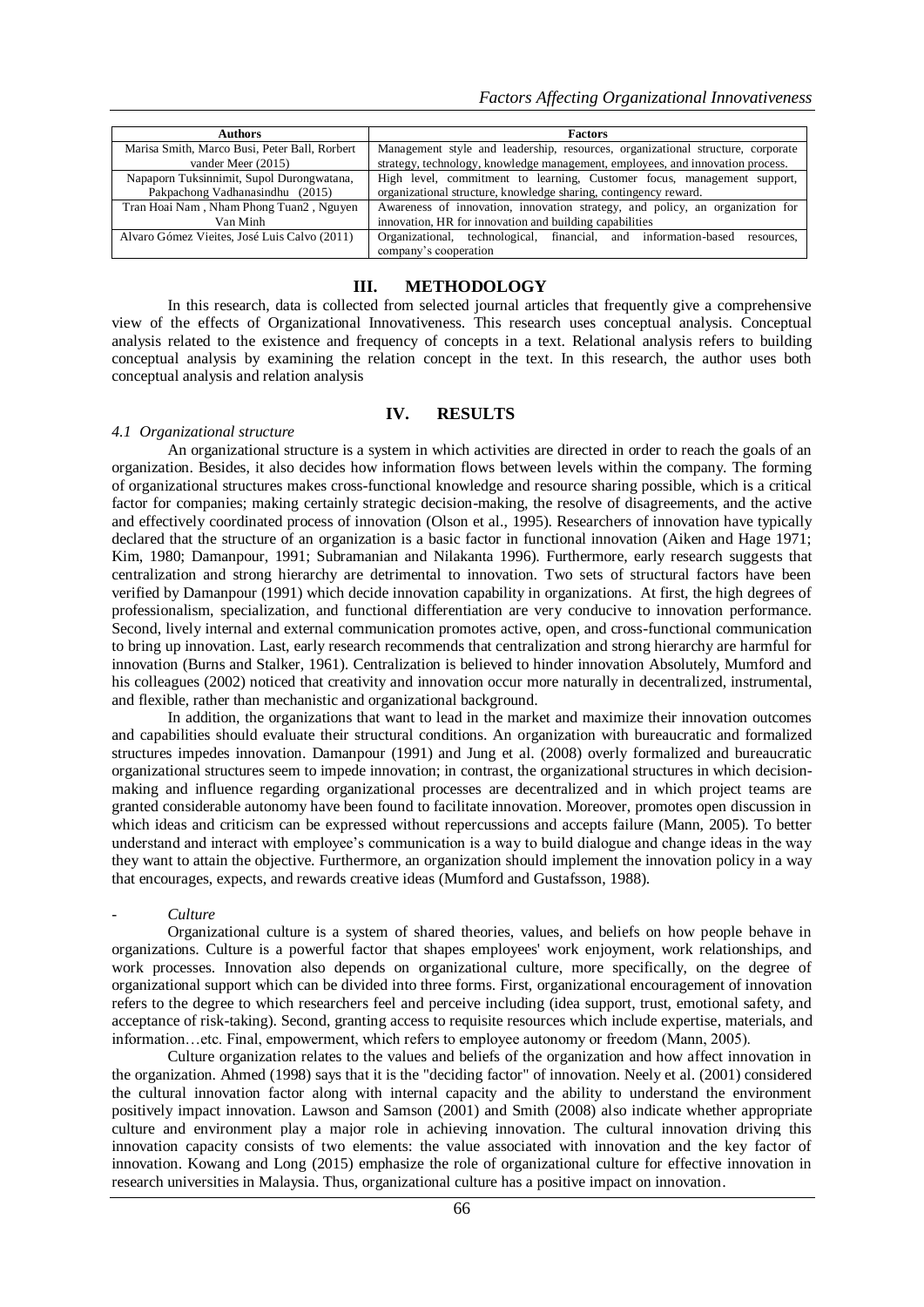- *Strategy*

A strategy is a set of commitments and actions designed which are integrated and combined to do core competencies and benefit a competitive advantage. Strategies are purposeful and in advance the taking of actions (Slevin and Covin, 1997). There is a clear relationship between innovation and strategy. Innovation and strategy are closely related to each other; however, it does not provide enough empirical support to discover the nature of the relationship between them (Hitt et al., 2001). The strategy will impact innovation through an employee variable (Smith et al, 2008). The strategy outlines the different aspects and how these affect innovation. Moreover, the strategy includes 4 aspects: organizational strategy, innovation strategy, organizational vision and goals, and decision-making strategy. The company's strategy needs to be upgraded to reflect its organizational culture and to align its overall vision and goals. It is important that all employees of the organization understand the company strategy to support the achievement of goals.

Innovation strategy has an important role in the capacity of innovation (Kenneth et al, 2015). The relationship between vision, strategy, and innovation is decisive to effective innovation management (Lawson, 2001). Strategies determine the allocation of resources, products, processes, and systems that help businesses adapt to the uncertain business environment. The success of innovation requires a true vision and an emphasis on strategic direction that drives innovation. The innovation strategy includes a detailed action plan that accomplishes the goals of innovation (Johnston and Bate, 2007) and is an important element of creative innovation (Pane et al., 2003). A well-planned innovation strategy will be integrated with the business strategy to ensure that both strategies share a common vision and mission (Wong, 2005). According to Kowang (2015), innovation strategy including combining strategy, strategic communication, and commitment from senior leaders is an important factor affecting the effectiveness of innovation. As such, the strategy has a positive impact on innovation.

# - *Resources (financial & human resources)*

Organizational literature on innovation has admitted significance such as financial resources ….as a positive contributor of organization innovation (Bierly et al., 2009). Available resources are positively related to innovation since resources are needed to develop new ideas. From an organizational perspective, innovation is often resource-intensive. Several researchers (Damanpour, 1991; Mumford et al., 2002; Woodman et al., 1993) have proposed that allotting sufficient resources may be a determining factor for the innovativeness.

# Financial resources

Peteraf (1993) asserts that financial resources can be a source of competitive advantage even though they are not themselves unique or difficult to imitate. This is mostly because organizations that have financial resources can take advantage of new opportunities and are better equipped to respond to threats from their environments. Firms with financial resources have the "means" to put into activities that can increase organizational innovation. Santoro (2000) and more recently Santoro and Chakrabarti (2002) show that firms that are better off financially can invest more in processes that will enable them to create new products. Studies on firm innovation also indicate that organizations with greater financial resources invest more in innovative activities, because they can afford to take more risk and can absorb the cost of failure more easily (Gassmann and von Zedtwitz, 2003; Wischnevsky and Damanpour, 2005). Financial resources stimulate more innovation because more financial resources mean more flexibility to experiment with new ideas, bringing in more and better-qualified people to generate ideas, supporting more customer surveys, and more prototype testing which is all potentially draining financial resources (Hoegl et al., 2008). When the organization has more financial resources, it will have more leverage to put money into areas that in the short run potentially extract resources, such as innovation. Specifically, in the case of biotechnology firms where the main activity of the firm involves the application of biotechnology techniques to produce goods or services and/or to perform biotechnology research and development, the availability of financial resources will be directly related to more innovation.

# Human resources

There have been many studies conducting research on the relationship between human resources with innovation. Typically, empirical studies demonstrated human resource management affect the development and exploitation of intellectual capital (Wright, Dunford & Snell, 2001), knowledge creation & product development (Collins & Smith, 2006), and organizational learning (Snell, Youndt & Wright, 1996).

## - *R&D activities*

R&D activities are included within the list of activities considered necessary for technological innovation (Frascati Manual and the Oslo Manual). Moreover, the interactive model considers R&D activities as a tool that can be used to solve problems occurring during the processes of innovation, being able to enter the process at any phase. Therefore, our model considers the role played by R& D activities as a key factor that can contribute positively to the success in obtaining innovation, but R&D is not a requirement or prerequisite for success in the